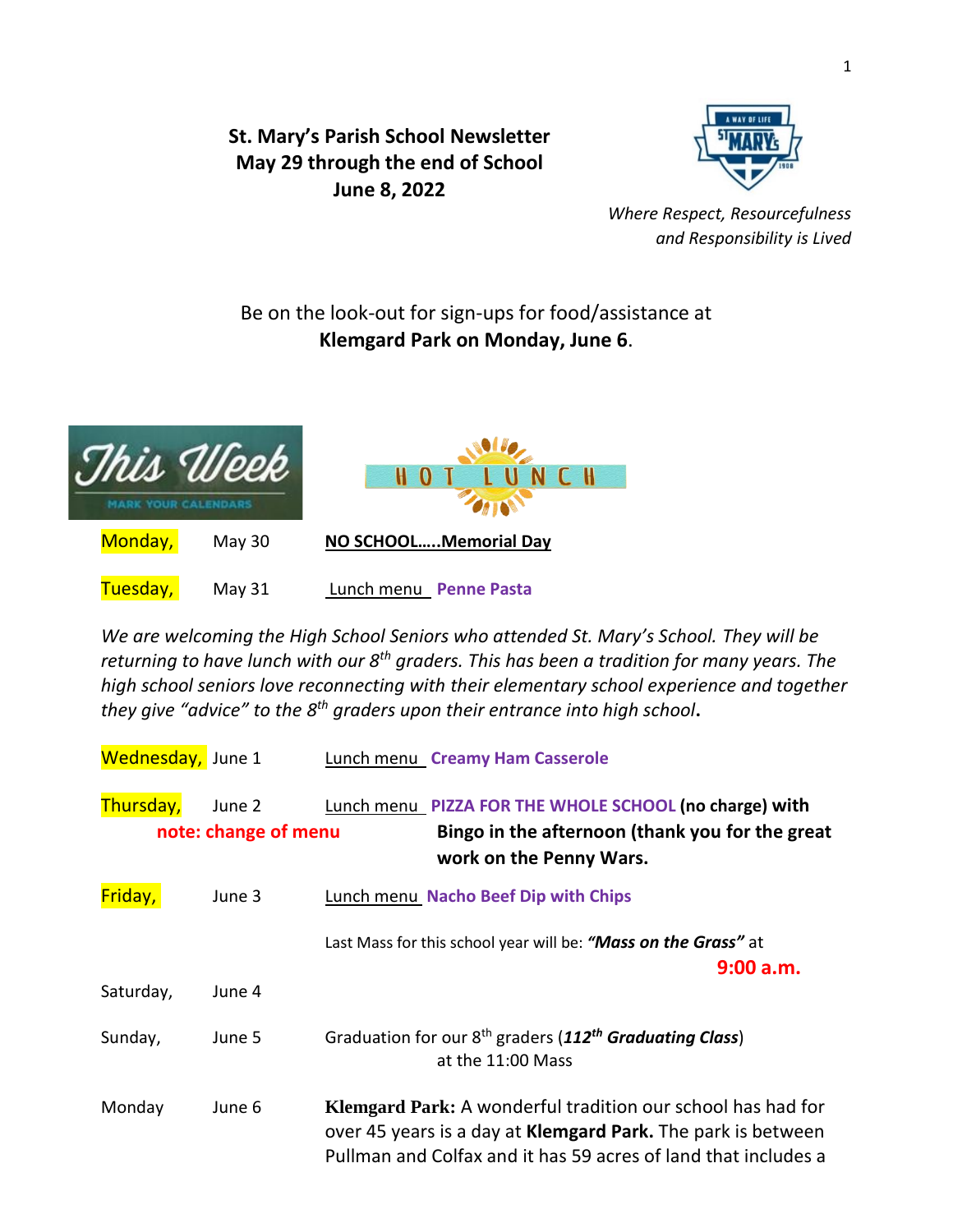trail, wide open spaces, an area of play equipment and a barbecue pit. Well-kept bathrooms, etc. It's just a space and place for the whole family. We hope as many parents who can will join us for the day of fun and sun. *(There have only be two of the 45+ years we've been rained out and had to make the school into Klemgard!!!)*

Given their age and length of day, we have found it best to have only students from Kindergarten through 8<sup>th</sup> Grade attend Klemgard and the Preschoolers and PreK will have their own "little" Klemgard at school.

**Tuesday, June 7** Lunch menu **Chicken Nuggets and fries**

## **Wednesday June 8** Lunch menu: **Crème Brulee, bacon or sausage, ice cream sandwich note: change of menu cake**

LAST day of school; dismissal will be at 1:30 p.m. Childcare is available until 5:30 p.m.

## **Summer School starts on Monday, June 13 through Friday, August 12th .**

**Some Questions That Have Been Asked:**

- **Q. Is it possible to get a DVD of the school concert,** *The Lion King?*
- A. Yes, you can order a DVD for \$15.00. Just call the school office (882-2121).
- **Q. Also, at the concert this year, we noticed there was no way to contribute money as there was in past years. Can we still donate to the concert?**
- A. Yes, you certainly may. There is no obligation to do this, but if you wish to give just let us know you are giving to the music program. Thank you!
- **Q. What are the details for the Summer Program at St. Mary's? And how do I register my child(ren)?**
- A. Here are the facts for our Summer Program 2022
	- ➢ It starts on **Monday, June 13** and ends on **Friday, August 12**
		- ➢ You may sign for one day **OR** one week **OR** one month **OR** the entire 9 weeks. *You may sign for a full day or half day.*
		- $\triangleright$  Rates are the following:
			- a. For ages 4-5 cost for half a day is \$30.00 (*less than 5 hours*) and full day is \$40.00 (*5 hours +)*
			- b. For ages 6-12 cost for half or full is the same= \$28.00